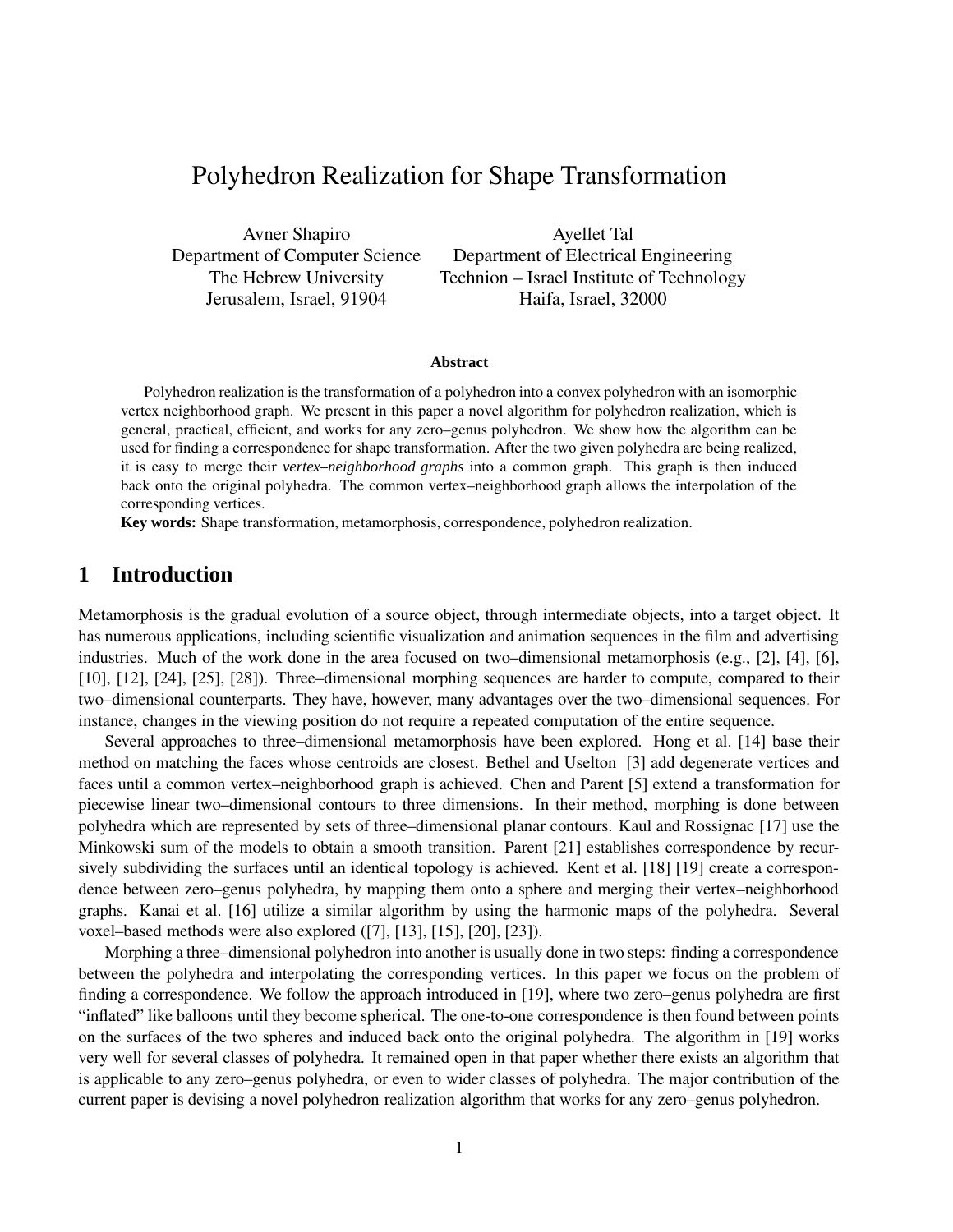"Inflating" a polyhedron into a convex polyhedron rather than into a surface of a sphere has a few advantages. First, it is general and works for any zero–genus polyhedron rather than for specific classes. Second, "inflating" a polyhedron into a sphere might result with a non-convex polyhedron. Convexity, however, is a desired property. Third, since spherical arcs need not be intersected, integer arithmetic can be used, and the algorithm can become become more robust. Finally, if a sphere is required, it can be easily obtained from a convex polyhedra.

We say that a three–dimensional polyhedron,  $P$ , is *realized* by another three–dimensional polyhedron,  $P'$ , if  $P'$  is convex, and the two polyhedra have isomorphic vertex–neighborhood graphs. In other words, there exists a one-to-one correspondence between the vertex sets and the edge sets of the two polyhedra.

Steinitz [11] proved that a graph is realizable if and only if it is planar and three-connected. In other words, our algorithm can be considered as a different proof of Steinitz's theorem for the special case where the faces are triangular. This is the most common case for real data. Our proof is constructive, and gives rise to an algorithm which is efficient, avoids circular arcs, and is easy to implement. We implemented the algorithm and achieved very good results.

The realization algorithm we propose consists of two phases: simplification and re-attachment. During the simplification phase, vertices are detached from the vertex–neighborhood graph of the polyhedron one by one, and the graph is re-triangulated. This step is repeated until a 4-clique results. The second phase starts by creating a tetrahedron, the convex polyhedron which realizes a 4-clique. The vertices are re-attached to the polyhedron, in the reverse order to their detachment, while maintaining the polyhedron's convexity. The vertex– neighborhood graph of each convex polyhedron, created in the process, is isomorphic to a graph encountered during the simplification stage. Thus, the last polyhedron's vertex–neighborhood graph is isomorphic to the input vertex–neighborhood graph.

In three–dimensional metamorphosis, after the input polyhedra are being realized, the resulting convex polyhedra are merged on the boundary of one of them. The merged edge set is later used for refining the original polyhedra. The result of the mutual refinement is the desired correspondence, which is utilized during the interpolation phase of the shape transformation process.

The remainder of the paper is organized as follows. The next section presents a high–level description of the shape transformation algorithm that uses polyhedron realization. Section 3 describes the realization algorithm, and proves its correctness. Section 4 describes how the two realized polyhedra can be merged into one structure. Section 5 demonstrates our results. We conclude in section 6.

### **2 The Shape Transformation Algorithm**

In this section we describe the general scheme of using a realization algorithm for establishing a correspondence between the vertices of two given polyhedra. Our scheme follows the scheme described in [19]. However, while in [19] the polyhedra are "inflated" into spheres, we realize them into convex polyhedra. We begin with a few definitions.

**Definition** 2.1 Polyhedron vertex–neighborhood graph, *or the* 1–skeleton of the polyhedron *is* a graph  $G =$  $(V,E)$  where  $V$  is the set of vertices of the polyhedron, and there exists an edge  $e\in E$  that connects two vertices  $v_i$  *and*  $v_j \in V$  *iff there exists an edge between the two vertices in the polyhedron.* 

**Definition 2.2 Graph refinement:**  $G = (V, E)$  is a refinement of the graph  $G = (V, E)$  if  $V \subseteq V$  and an edge  $(v_i, v_j) \in E$  is replaced by a path  $(v_i, u_1), (u_1, u_2), \ldots, (u_{n-1}, v_j)$  in E such that  $\forall u_i, u_i \in V - V$ , and the *vertex paths replacing the edges are mutually disjoint.*

**Definition 2.3 Polyhedron refinement:** A polyhedron P is a refinement of a polyhedron P, if P and P are *congruent, and the vertex–neighborhood graph of is a graph refinement of the vertex–neighborhood graph of P*.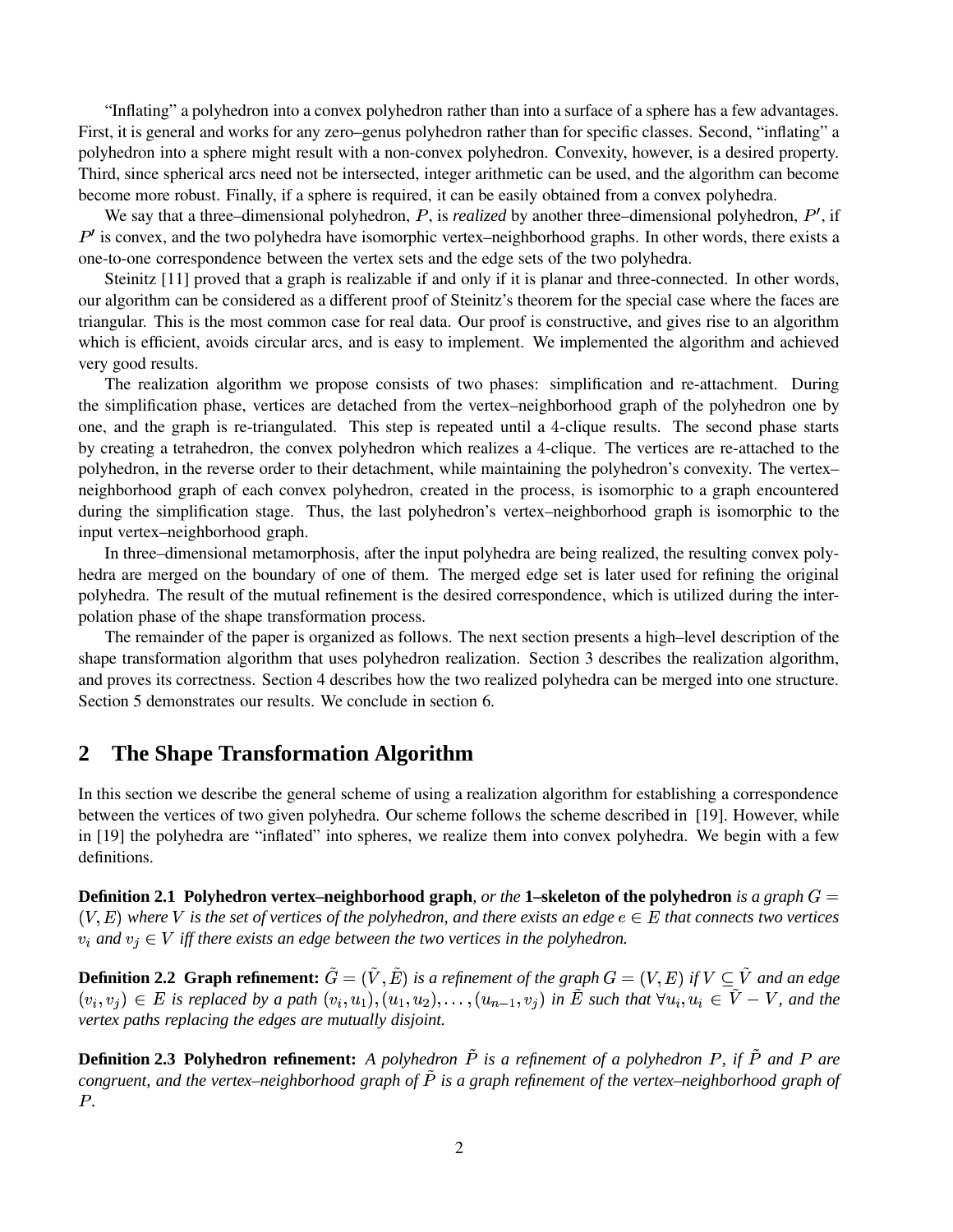**Definition 2.4 Polyhedron realization:** A polyhedron  $P_{|P|}$  is said to realize a polyhedron P, if  $P_{|P|}$  is convex and the vertex–neighborhood graphs of  $P_{|P|}$  and P are isomorphic.

We are given a pair of zero–genus polyhedra,  $P$  and  $Q$ . The algorithm for finding a correspondence between  $P$  and  $Q$  consists of five phases, and proceeds as follows.

- 1. Create a convex polyhedron,  $P_{|P|}$ , whose vertex–neighborhood graph is isomorphic to P's, using the realization algorithm described in the next section.
- 2. Create a convex polyhedron,  $Q_{|Q|}$ , which realizes Q, in a similar way.
- 3. Refine the vertex–neighborhood graphs of  $P_{|P|}$  and  $Q_{|Q|}$  in order to produce a joint vertex–neighborhood graph. A few merge algorithms were proposed in the past. In [1], two triangulations of corresponding planar polygons are merged. This is also done in [16] when two harmonic maps are being merged. In [19], the faces of polyhedra whose vertices reside on the sphere are merged. Our algorithm, which is described in Section 4, merges the boundaries of convex polyhedra.

The main idea of the algorithm in to project the vertices and the edges of  $Q_{|Q|}$  onto the boundary of  $P_{|P|}$ . The projected edges of  $Q_{[Q]}$  are then intersected with the edges of  $P_{[P]}$ . These are the edges of the refined polyhedron of  $P_{|P|}$ . After the faces of the refined polyhedron are found, its vertices, edges, and faces are projected onto  $Q_{[Q]}$ , to form its refined polyhedron.

- 4. Induce the merged vertex–neighborhood graph found in  $(3)$  onto  $P$ , to form a polyhedron,  $P$ . The polyhedron  $P$  is a refinement of  $P$ , since its vertex–neighborhood graph is isomorphic to the merged one, and thus a refinement of  $P$ 's vertex–neighborhood graph, and it is congruent to  $P$ .
- 5. Repeat the previous phase for Q, creating a new polyhedron,  $\tilde{Q}$ , which is a refinement of Q.

At the end of this process P and Q are refinements of P and Q respectively. Moreover, their vertex– neighborhood graphs are isomorphic. Therefore,  $P$  and  $Q$  can be used for establishing a correspondence between  $P$  and  $Q$ .

The next sections elaborate on each of the above phases of the algorithm. Section 3 focuses on the realization algorithm (steps (1)–(2)). Section 4 describes the merging process of two given vertex–neighborhood graphs, and explains how the merged graph can be induced back onto the original polyhedra, to produce their refinements  $(steps (3)–(5)).$ 

### **3 The Polyhedron Realization Algorithm**

Given a zero–genus polyhedron,  $P$ , we present an algorithm for constructing a zero–genus convex polyhedron,  $P_{|P|}$ , that realizes P. We assume that the input polyhedron has triangular faces. If not, we triangulate the faces in linear time. The algorithm consists of two phases: simplification and re-attachment.

- 1. **Simplification** Simplify the vertex–neighborhood graph by removing a low–degree vertex from it and re-triangulating the resulting graph. This operation is repeated until a –clique graph, representing a tetrahedron, results. During this phase, a hierarchy of planar graphs,  $G_{|P|} = G(P), G_{|P-1|}, \ldots$ #  $G_{P-11},...,G_4 =$  $G_4 = K_4$ , is constructed, such that  $G_i$  has i vertices for  $4 \leq i \leq |P|$ .
- 2. **Re-attachment** Given the above graph hierarchy, proceed bottom up, and construct a convex polyhedron,  $P_i$ , for each graph  $G_i$ , so that  $G(P_i)$  and  $G_i$  are isomorphic, for  $4 \leq i \leq |P|$ . This procedure first constructs a tetrahedron,  $P_4$ , so that  $G(P_4) \cong G_4 = K_4$ . . . .  $\sim$  . The contract of the contract of the contract of the contract of the contract of the contract of the contract of the contract of the contract of the contract of the contract of the contract of the contract of the co  $\cong G_4 = K_4$ . Suppose that a convex polyhedron,  $P_i$ , is constructed, such that  $G(P_i) \cong G_i$ .  $P_i$  is then used, jointly with  $G_{i+1}$ , to construct a convex polyhedron,  $P_{i+1}$ , such that  $G(P_{i+1}) \cong G_{i+1}, 4 \leq i < |P|.$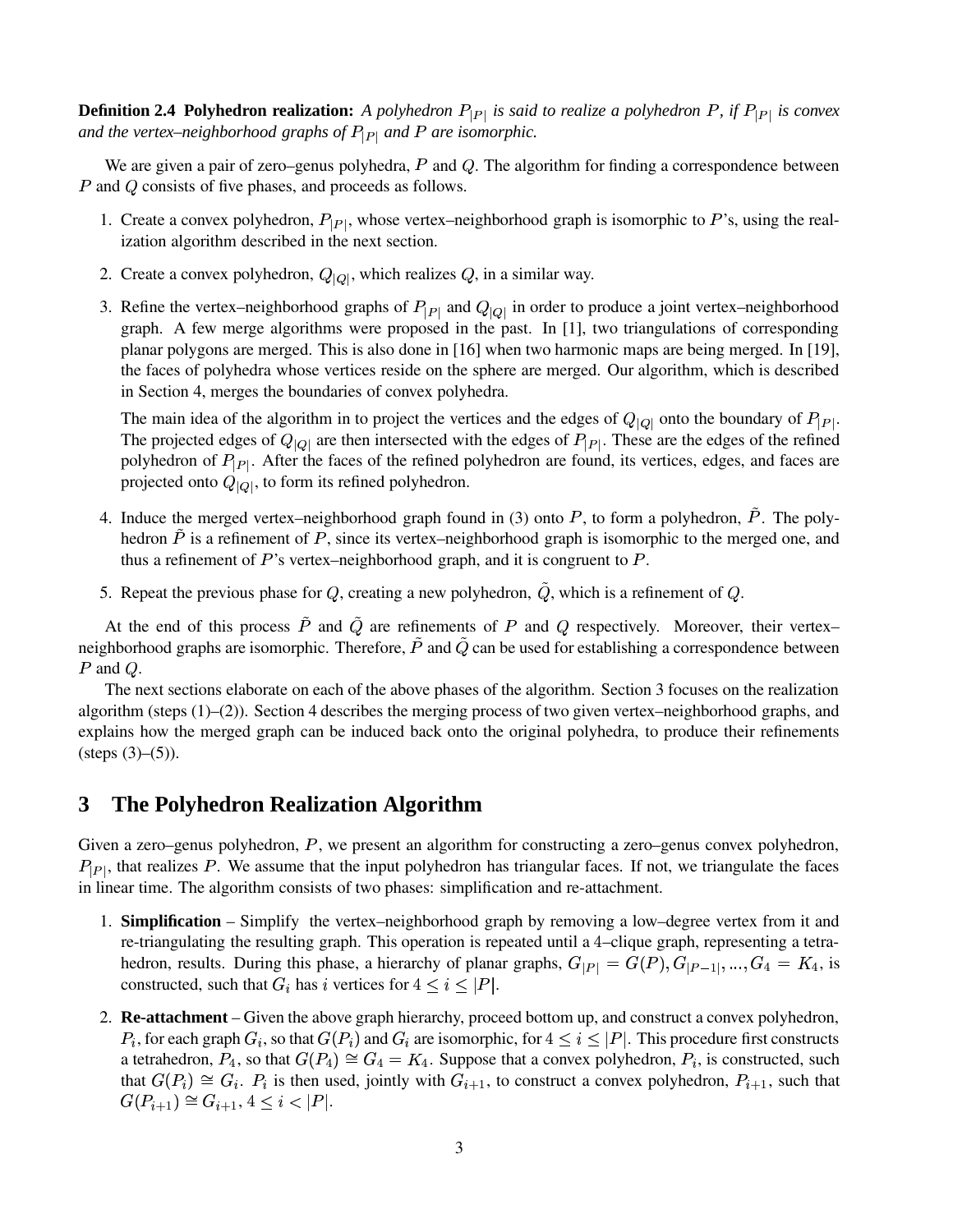Once the convex polyhedron  $P_{|P|}$  is constructed, our goal is achieved:  $G(P_{|P|}) \cong G_{|P|} = G(P)$ .  $\cong G_{|P|} = G(P).$ 

Note that the simplification phase somewhat resembles the way the Dobkin–kirkpatrick hierarchy [8] [9] is constructed. However, while in our algorithm a single vertex is removed at each step, in the Dobkin–kirkpatrick hierarchy an independent set of vertices is removed. A major difference between the algorithms is in the reattachment phase. In the Dobkin–kirkpatrick hierarchy the polyhedron is known to be convex, and thus the vertices need not be re-positioned. In our case, re-positioning is a major consideration. We elaborate on each of the two phases below.

### **3.1 Phase 1: Simplification**

Given a triangular graph,  $G_i$ , representing a polyhedron, we describe in this section an algorithm for constructing a triangular graph,  $G_{i-1}$ , with one vertex less. To do it, we repeat the following two steps.

- 1. Find a vertex,  $v$ , of degree 3, 4, or 5, and remove it from the graph.
- 2. Re-triangulate the resulting face.

This procedure is graphically described in Figure 1. It is repeated until a 4-clique results. The proof of correctness of the simplification phase distinguishes between three cases according to the degree of the vertex removed. If a vertex of degree three is removed, it is sufficient to "close" the hole created with a face. Since the graph contains at lest four vertices, it cannot have multiple edges. In case the vertex is of degree four we show in Lemma 3.2 that one of the two diagonals of the hole created can be added. Finally, in case the vertex is of degree five we show in Lemma 3.3 that the 5-gon hole created can be triangulated by adding two diagonals emanating from one vertex. We summarize in Theorem 3.4.



Figure 1: Simplification

**Lemma 3.1** *A planar triangular graph must contain at least one vertex of degree smaller than six.*

**Lemma 3.2** If a vertex v, of degree four, is removed from a planar triangular graph,  $G_i$ , then (1) The neighbors of v in  $G_i$  cannot be all inter-connected (in the new graph), and (2) A diagonal can be added, between two of v's *neighbors, so that the graph remains planar.*

**Proof:** Suppose, on the contrapositive, that the four vertices form a clique, contradicting (1). Together with v, the five vertices used to form a clique before the removal of  $v$ . Since a five–vertex clique cannot be planar, it contradicts our assumption that we started from a planar graph.

Let us denote the four neighbors of v as  $v_1, v_2, v_3$ , and  $v_4$ , so that  $v_n$  and  $v_{(n+1)mod4}$  are neighbors. Since we started from a triangulated graph, and v was connected to all four vertices, the edges  $v_1$ - $v_2$ ,  $v_2$ - $v_3$ ,  $v_3$ - $v_4$ ,  $v_4$ - $v_1$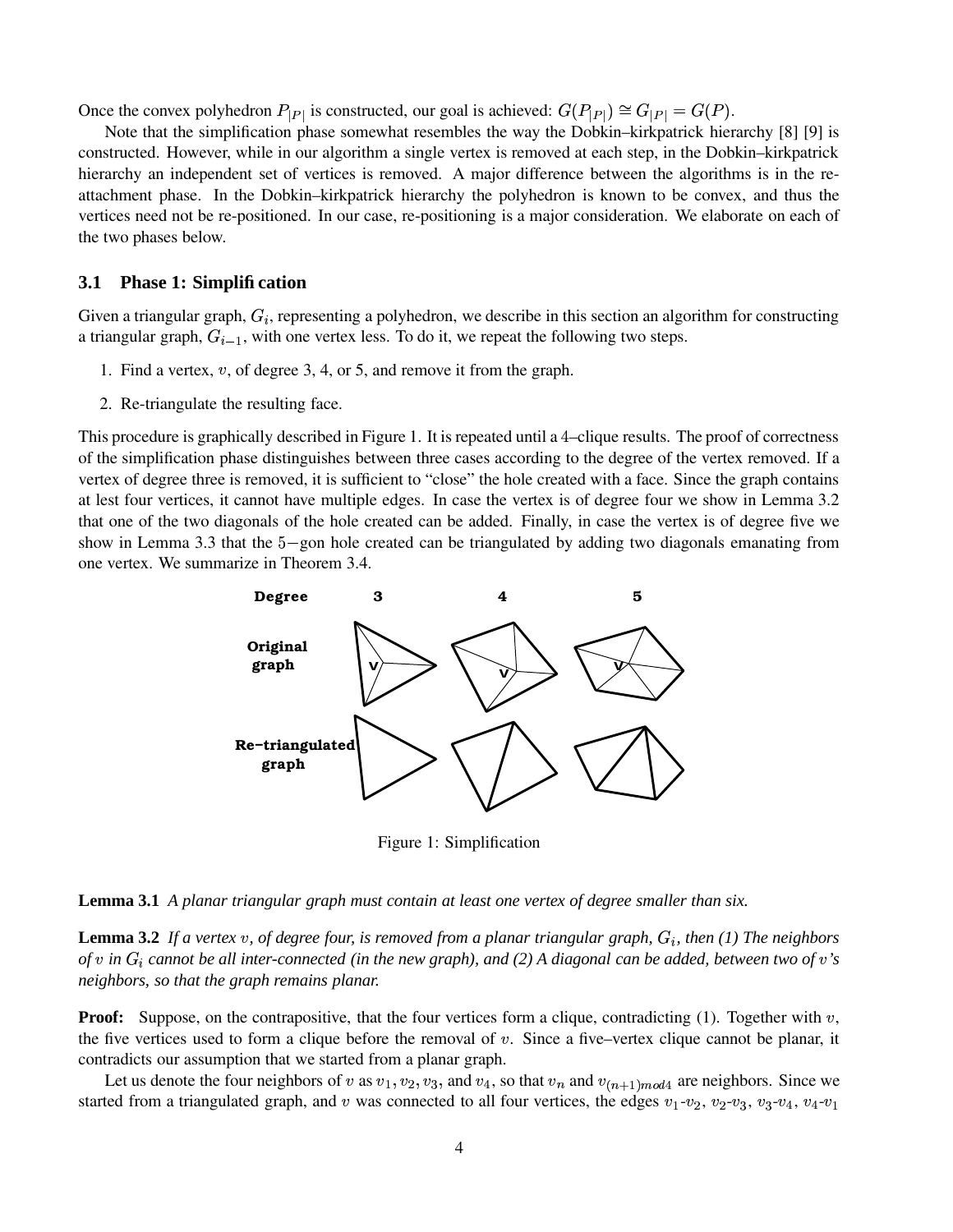exist. Since they are not all connected to each other, one diagonal in the quadrilateral does not exist in the graph. It is obvious that the missing diagonal can be added so that planarity is not violated.  $\Box$ 

**Lemma 3.3** If a vertex v, of degree five, is removed from a planar triangular graph,  $G_i$ , then (1) There exist at most three diagonals between the neighbors of  $v$  in  $G_i$  and (2) Two diagonals, which share a common vertex, can *be added between 's neighbors so that the graph remains planar.*

**Proof:** We show first that there can exist at most three diagonals connecting the five vertices after we remove the vertex v. Suppose on the contrapositive that there are at least four diagonals. In this case, at most one pair of vertices,  $v_k$  and  $v_j$ , are not connected by a diagonal in the resulting pentagon. Consider four vertices, among which only one is  $v_k$  or  $v_j$ . They are all inter–connected by diagonals in the resulting pentagon. In the original graph, these four vertices, together with  $v$ , formed a 5-clique. This contradicts planarity.

Having eliminated the possibility of four or five diagonals, we assume that there are three diagonals, and show that there exists a vertex through which none of the diagonals pass. Suppose on the contrapositive that the diagonals cover all the vertices. There must exist a vertex through which two diagonals pass, otherwise three diagonals would cover six vertices. Without loss of generality, assume it is  $v_5$ , and its diagonal–neighbors are  $v_2$ and  $v_3$ . See Figure 2. By our assumption, the third diagonal must connect the remaining two vertices  $v_1$  and  $v_4$ .



Figure 2: A pentagonal face with three diagonals covering all the vertices.

We now consider the original graph, before the detachment. We partition the vertices into two groups,  $A =$  $\{v_1, v_3, v_5\}$  and  $B = \{v, v_2, v_4\}$ . Ea  $\{v, v_2, v_4\}$ . Each member of A is connected to each member of B, and each member of B is connected to each member of A. Thus, the original graph contains a fully-connected bipartite graph known as  $K_{3,3}$ , and therefore planarity is contradicted.

If there exist only one or two diagonals, they cannot cover all five vertices, and a vertex through which two new diagonals can pass, exists. It is not hard to show that the two missing diagonals can be added in a planar fashion.  $\square$ 

**Theorem 3.4** Given a triangular planar graph  $G_i$ , whose number of vertices is at least four, a vertex v of degree three, four, or five can be found and removed, and the resulting graph can be re-triangulated so that the graph *remains planar.*

**Proof:** By Lemma 3.1, there exists at least one vertex of degree smaller than six. Since the graph is triangular, the degree cannot be two. Thus, there exists at least one vertex of degree three, four, or five, which can be detached. If the detached vertex is of degree three, the hole left is a triangle, so that it is sufficient to close it with a face. Obviously, the graph is still planar. Since there are at least four vertices, the face intersects other triangles along an edge, a vertex or an empty set. Otherwise (the vertex is of degree four or five), by Lemmas 3.2 and 3.3, diagonals can be added so that the graph remains planar. The resulting graph is also triangular. To see this, we distinguish between the different cases. If a vertex of degree three is detached, the former neighbors of  $v$  form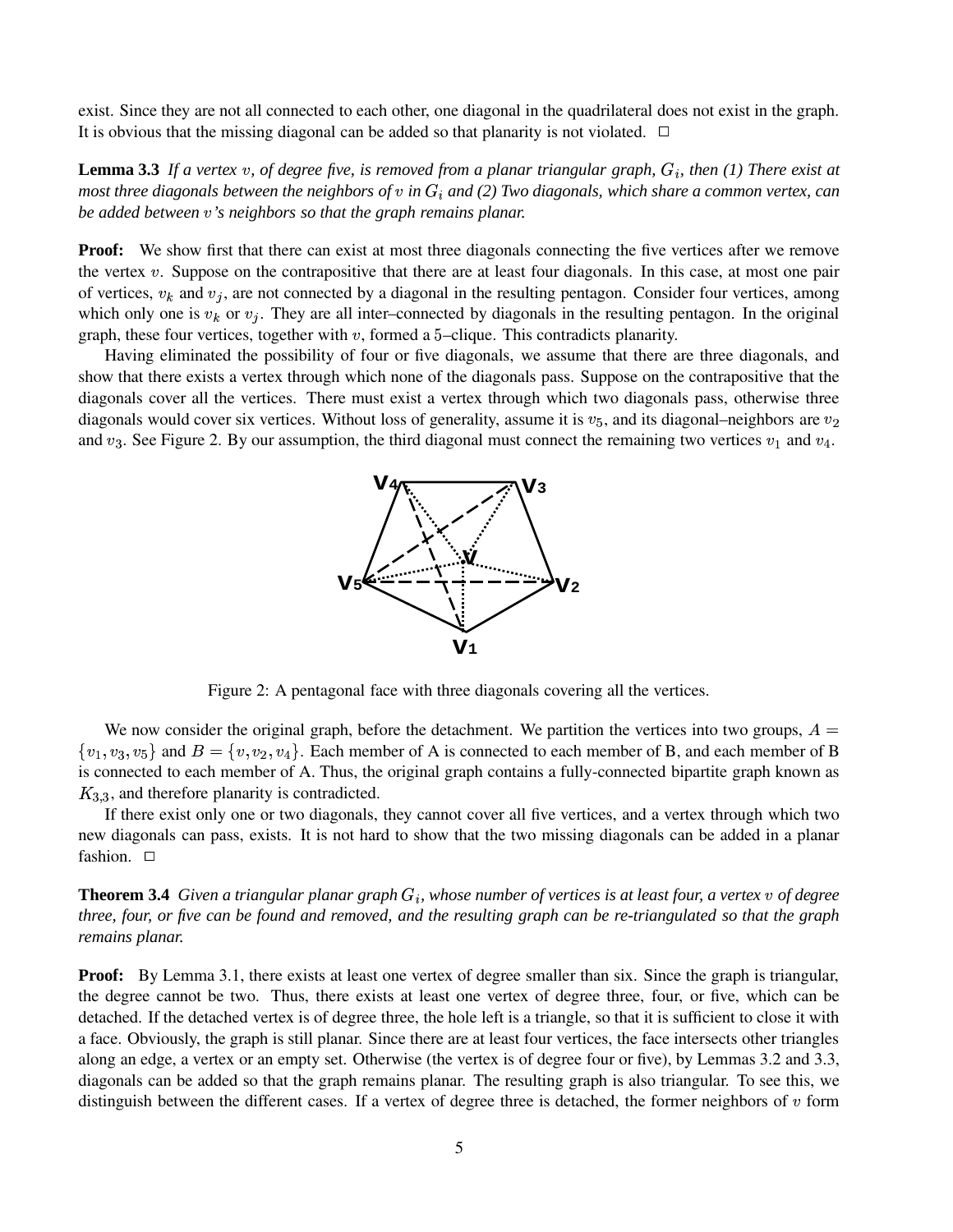a triangle. If a vertex of degree four is detached, a quadrilateral is formed, and by Lemma 3.2 a diagonal can be added to form two triangles. Finally, if a vertex of degree five is detached, a pentagon is formed, and by Lemma 3.3 two adjacent diagonals can be added to form three triangles.  $\Box$ 

**Lemma 3.5** The simplification procedure can be repeated until there are four vertices left. In this case the graph *is necessarily the* <sup>2</sup> *skeleton of a tetrahedron.*

Figures 3 – 4 illustrate the simplification phase by providing a few snapshots of an epcot being simplified, starting from a 50-vertex epcot (to the left) and ending with a tetrahedron (to the right). Note that even though the algorithm works on planar graphs, and not on the three–dimensional structures, for clarity, the snapshots shown below illustrate the three–dimensional structures of the intermediate objects.



Figure 3: Epcot simplification – wire-frame



Figure 4: Epcot simplification - faceted shading

### **3.2 Phase 2: Re-Attachment**

We are given a hierarchy of vertex–neighborhood graphs,  $G_{|P|} = G(P), G_{|P|-1}, \ldots$ #  $G_{|P|=1},...,G_4$ , which is the output of the simplification phase. The goal is to construct a sequence of convex polyhedra,  $P_{|P|}, P_{|P|=1}, ..., P_4$ , such that  $G(P_i)$  is isomorphic to  $G_i$ ,  $4 \leq i \leq |P|$ .

The re-attachment phase proceeds bottom up. A convex polyhedron,  $P_4$ , for  $G_4$ , is first constructed. Since  $G_4$  is a 4-clique, it can be realized by a tetrahedron. Suppose that a convex polyhedron,  $P_i$ , has been already constructed for the vertex–neighborhood graph  $G_i$ . We show next how  $P_i$  can be used, along with  $G_{i+1}$ , to construct a convex polyhedron  $P_{i+1}$ , whose vertex–neighborhood graph is isomorphic to  $G_{i+1}$ ,  $4 \leq i < |P|$ . At the end of this process,  $P_{|P|}$  is the realized P.

The major consideration is how to add the vertex  $v$ , which was detached during the simplification phase, to  $P_i$ , in order to form  $P_{i+1}$ . We distinguish between three cases according to the degree of v.

In case  $v$  is of degree three, during the simplification process its cone of faces was replaced by a triangular face,  $F_{1(i)}$ . Thus  $F_{1(i)}$  in  $P_i$  needs to be replaced by a cone of three faces in  $P_{i+1}$ , as shown in Figure 5. Denote the three neighboring faces of  $F_{1(i)}$  in  $P_i$ ,  $F_1$ ,  $F_2$  and  $F_3$ .

In case v is of degree four, By Lemma 3.2,  $G_i$  was created by removing v from the graph  $G_{i+1}$  and adding a diagonal, thus forming two new faces  $F_{1(i)}$  and  $F_{2(i)}$ , as illustrated in Figure 6. Therefore,  $F_{1(i)}$  and  $F_{2(i)}$  need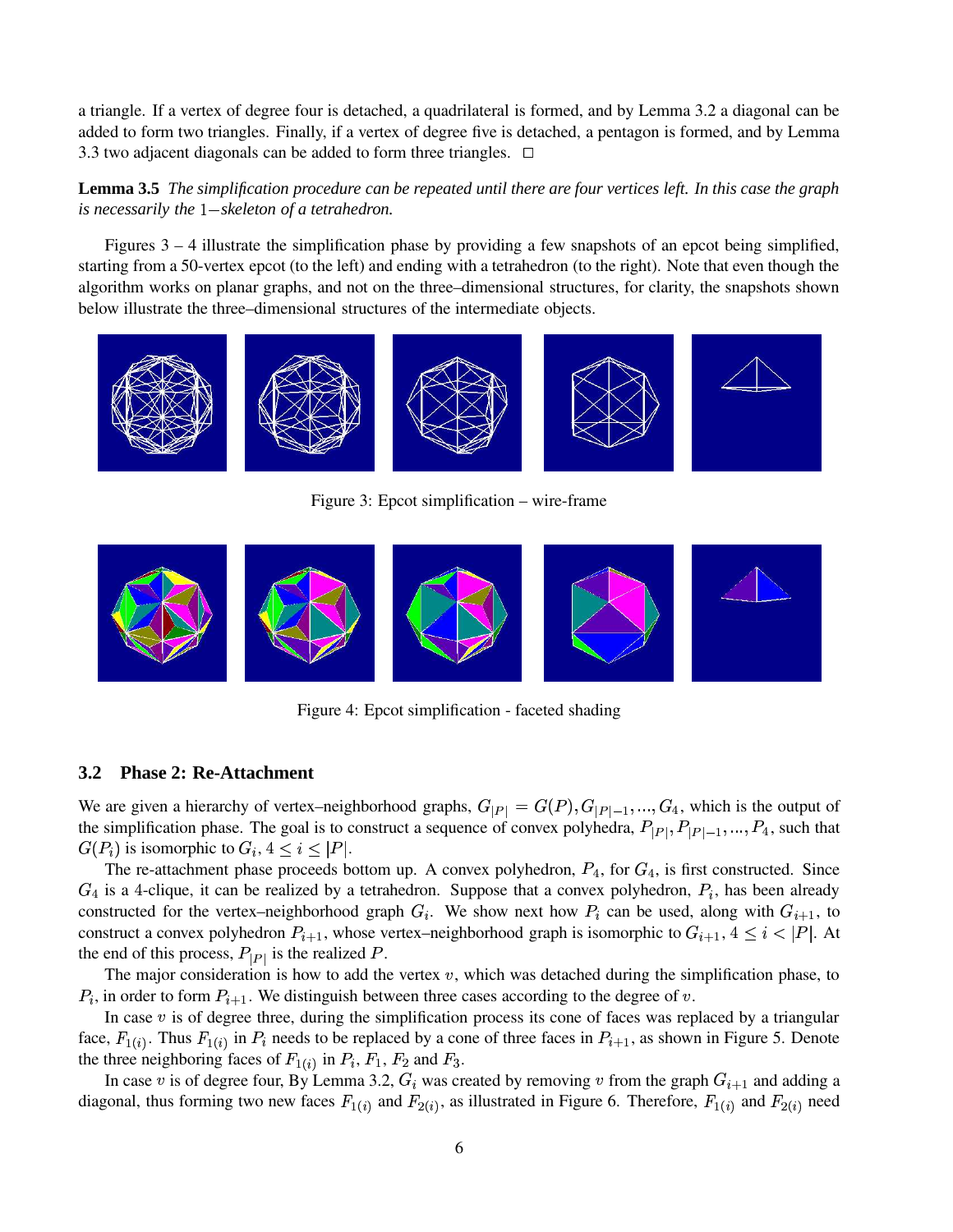

Figure 5: Attachment of v of degree three to  $P_i$ 

to be replaced by the cone of four faces. Denote the four neighboring faces of  $F_{1(i)}$  and  $F_{2(i)}$  in  $G_i$ ,  $F_1$ ,  $F_2$ ,  $F_3$ , and  $F_4$ .



Figure 6: Attachment of v of degree four to  $P_i$ 

In case v is of degree five, By Lemma 3.3,  $G_i$  was created by removing v from the graph  $G_{i+1}$  and adding two adjacent diagonals, thus forming three new faces  $F_{1(i)}$ ,  $F_{2(i)}$  and  $F_{3(i)}$ , as illustrated in Figure 7. Therefore,  $F_{1(i)}$ ,  $F_{2(i)}$  and  $F_{3(i)}$  need to be replaced by the cone of five faces. Denote the five neighboring faces of the new faces in  $G_i$ ,  $F_1$ ,  $F_2$ ,  $F_3$ ,  $F_4$  and  $F_5$ .



Figure 7: Attachment of v of degree five to  $P_i$ 

By the induction hypothesis, a convex polyhedron  $P_i$  whose vertex–neighborhood graph is  $G_i$  has been created. We need to show how to add v to  $P_i$  in order to form  $P_{i+1}$ . Let  $V_i$  be the set of vertices of  $P_i$  and let  $\mathcal{F}_i$  be  $\{F_{i(i)}|1 \leq j \leq d-2\}$ , where d is the degree of the removed vertex (i.e., the faces created during the simplification stage). We need to add a point v such that the convex hull of  $V_i \cup v$  contains all the faces of  $P_i$  not in F and all the faces formed by v and the edges of the boundary of F (i.e., a cone with apex v).

We say that a point  $v$  is above (resp. below) a face  $F$  if that point is in the half–space of the supporting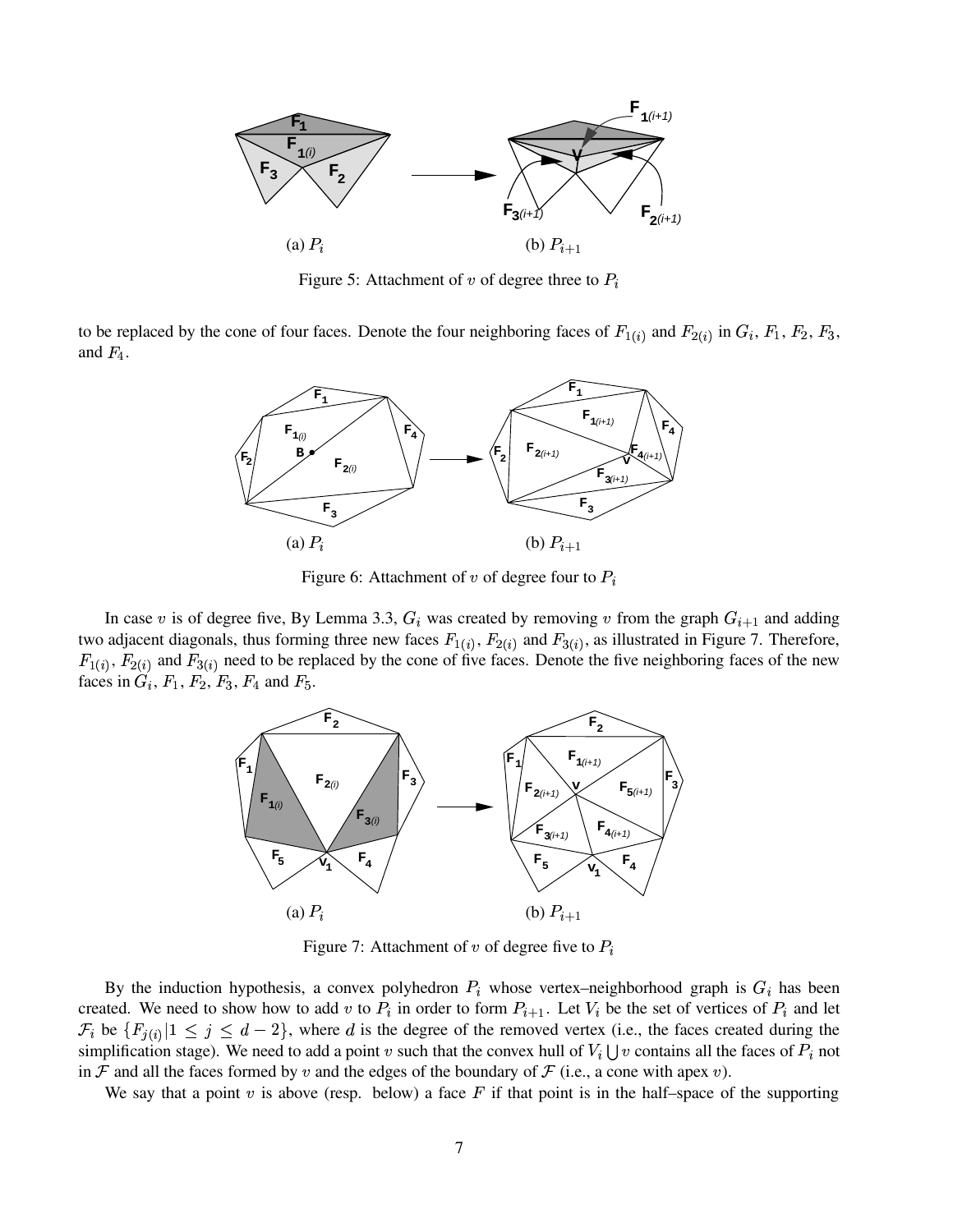plane of  $F$  that does not (resp. does) contain the polyhedron. In order to find a point  $v$  that satisfies the above requirements, v needs to be above all the faces in  $\mathcal F$  and below all the faces adjacent to  $\mathcal F$ . In this case, by to beneath–beyond convex hull algorithm algorithm  $[22]$ , v should be added to the convex hull, and the triangulation faces should be detached and replaced by the new faces.

It remains to find such a  $v$ . We first describe the algorithm for positioning  $v$ , and next prove with a series of lemmas the correctness of the positioning algorithm. The cases of  $v$  of degrees three or four are relatively easy, and are proved in Lemmas 3.6–3.7. The case where  $v$  is of degree five is more involved and is proved in Lemmas 3.8–3.9.

To find v, we first define a ray  $r$  along which v is located, as described below. The ray  $r$  is defined by its base  $B$ , and its direction  $N$ . To find  $B$  and  $r$ , we follow the procedure below.

#### 1. **Determine**  $B$  and  $N$ :

There are three possible cases:

- (a) if  $v$  is of degree three, as in Figure 5, then
	- $B =$  the center of mass of the face  $F_{1(i)}$ .
	- $N =$  the normal of  $F_{1(i)}$ .
- (b) if  $v$  is of degree four, as in Figure 6, then
	- $B =$  the midpoint of the edge shared by  $F_{1(i)}$  and  $F_{2(i)}$ .
	- $N =$  the average of  $F_{1(i)}$ 's normal and  $F_{2(i)}$ 's normal.
- (c) if  $v$  is of degree five, as in Figure 7, then
	- $v_1$  = the vertex through which the two triangulation edges pass.
	- $I_p$  = the intersection point of the planes on which  $F_{1(i)}$ ,  $F_2$  and  $F_{3(i)}$  $F_2$  and  $F_{3(i)}$  reside.
	- $B =$  the midpoint of the segment  $v_1 I_p$ .
	- $N =$  the average of the normals of  $F_{1(i)}$  and  $F_{3(i)}$ .

#### 2. **Determine :**

Let r be a ray whose base is  $B$  and whose direction is  $N$ .

#### 3. **Transform the polyhedron if needed:**

If v is of degree five and B is below  $F_2(i)$  then Apply the appropriate projective transformation as described below. Recalculate  $r$  as described above.

So far we described the creation of  $r$ . We now explain how  $v$  is located along  $r$ . Consider the neighboring faces of v's cone of faces,  $\{F_i \mid 1 \leq j \leq d\}$ , where d is the degree of v. Consider also the planes on which these faces reside. Calculate the intersection points between these planes and the line that  $r$  defines  $\{I_i = Plane(F_i) \cap Line(r) \mid 1 \leq$ . . .  $| 1 \leq j \leq d$ . Find the *d* factors  $\{t_i | I_i = B + t_i N, 1 \leq j \leq d\}$ .  $1 \leq j \leq d$ . Let

$$
t = \begin{cases} 1 & \text{if } \forall j, t_j < 0 \text{ or } t_j = \infty \\ 0.5 * \min\{t_j \mid t_j > 0\} & \text{otherwise} \end{cases}
$$
(1)

Position v at  $B + tN$ . Remove the faces  $\{F_{i(i)} | 1 \leq j \leq d-2\}$ , and construct d new faces between v and its neighbors, as illustrated in Figures 5–7. This completes the construction of  $P_{i+1}$ .

**Lemma 3.6** In case v is of degree three, it is positioned correctly. That is, v is above  $F_{1(i)}$  and below  $F_i$ , for  $\{j | 1 \leq j \leq 3\}.$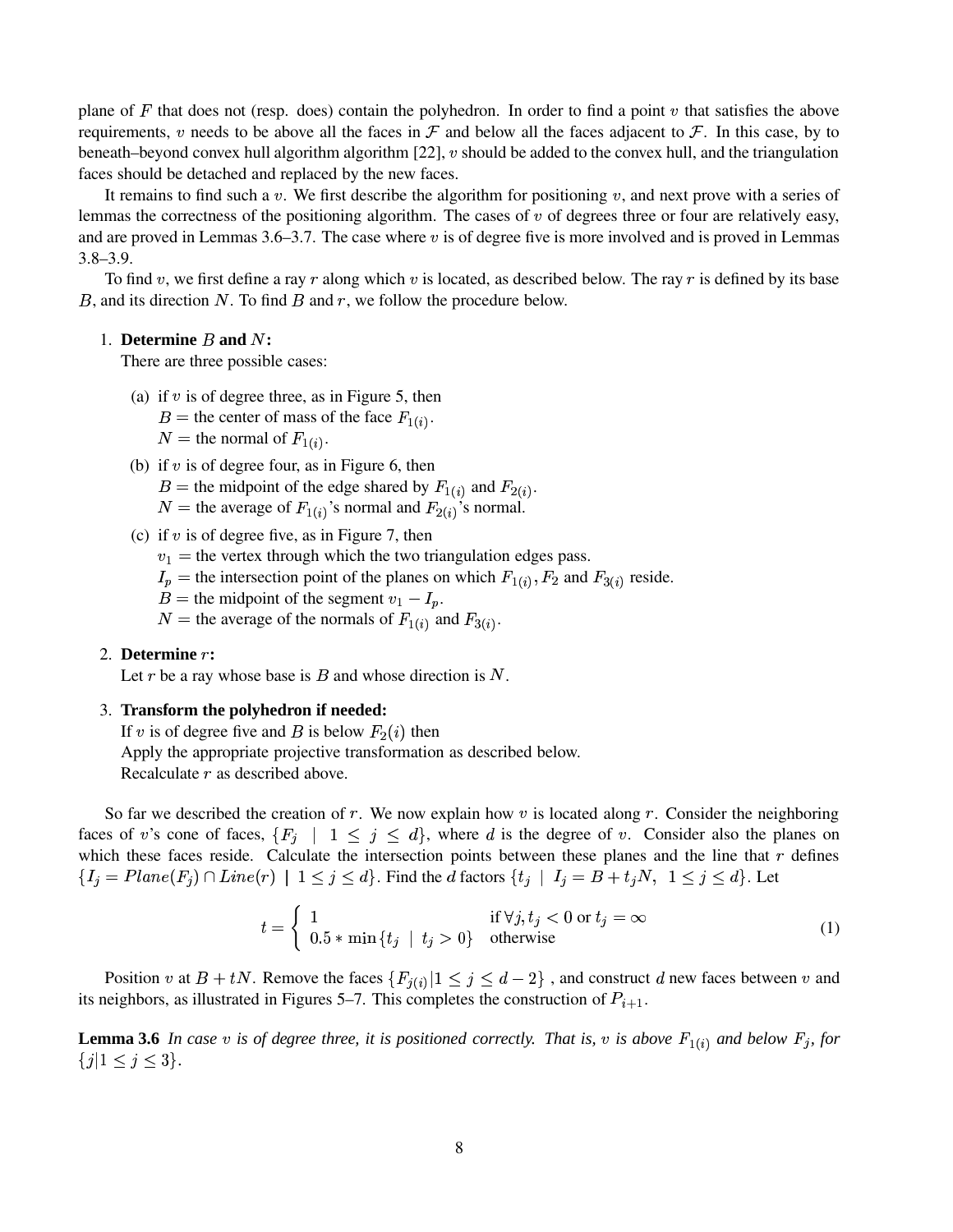**Proof:** Since t is positive, v is above  $F_{1(i)}$ . It is left to show that v is below the neighbors of  $F_{1(i)}$ . We distinguish between the faces according to the sign of  $t_i$ . If  $t_i$  is positive, v is above  $F_i$  if and only if  $t > t_i(> 0)$ . If  $t_i$ ). If  $t_i$ is negative, v is above  $F_i$  if and only if  $t < t_i \, (< 0)$ . Or . . . . . . . ). Our choice of t prevents v from being above  $F_i$ . In the first case this is because  $t < t_j$ , and in the second case this is because t and  $t_j$  do not have the same sign. If  $t_j$  is  $\infty$ , all the points on the ray r are on the same side of  $F_i$ . Since r intersects the polyhedron, the points of it are obviously below  $F_i$ . Therefore the only face above which v is  $F_{1(i)}$ . Since by our construction it is removed, the resulting  $P_{i+1}$  is convex.  $\Box$ 

#### **Lemma 3.7** *In case is of degree four, it is positioned correctly.*

**Proof:** We need to show that v is above  $F_{1(i)}$  and  $F_{2(i)}$ , and that it is below  $F_1$ ,  $F_2$ ,  $F_3$  and  $F_4$ . Since N is the sum of the two normals of  $F_{1(i)}$  and  $F_{2(i)}$ , it is clearly in acute angles to both. For this reason, any point on r is above both faces, and thus for these faces every choice of a positive  $t$  is acceptable. Moreover, since  $t$  does not have both the same sign as  $t_i$  and a larger absolute value, then similarly to the case of degree three,  $v$  is below  ${F_1, F_2, F_3F_4}$ . Th  $F_2, F_3F_4$ . The case of  $t_i = \infty$  is also similar.  $\Box$ 

In case v is of degree five, there are two possibilities. If we are lucky, B is above  $F_{2(i)}$ . In this case, B can be used to construct  $P_{i+1}$ , as was done in the case of degree four. Otherwise, we need to transform the polyhedron  $P_i$  prior to the positioning of  $B$ . We discuss the required projective transformation below.

**Lemma 3.8** In case v is of degree five and B is above  $F_{2(n)}$ , v is positioned correctly.

**Proof:** The proof is similar to the previous case. Along with the assumption that B is above  $F_{2(n)}$ , we get the required result.  $\Box$ 

**The projective transformation:** There are two possible configurations, as shown in Figure 8. Figure 8(a) illustrates an "open" configuration in which the sum of dihedral angles between  $F_{1(i)}$ ,  $F_{2(i)}$  and  $F_{2(i)}$ ,  $F_{3(i)}$  is larger than  $180^\circ$ . In Figure 8(b), illustrating a "closed" configuration, this sum is less than  $180^\circ$ .



Figure 8: Possible configurations

Recall that we assume that B is below  $F_{2(i)}$ . We describe below the transformation for the case where the configuration is "closed". The case of an "open" configuration is similar.

To define the transformation, we find a plane, W (the grey plane in Figure 8), which intersects  $P_i$  only in the faces adjacent to  $v_1$ . Such a plane can be easily found. The intersections of the plane with faces of the polyhedron are segments on W, denoted as  $S_1, S_2, S_3$  (corr  $S_2, S_3$  (corresponding to  $F_{1(i)}$ ,  $F_{2(i)}$ ,  $F_{3(i)}$  1  $F_{2(i)}$ ,  $F_{3(i)}$  respectively). We first define a planar transformation on this plane, and then extend the required transformation to three dimensions.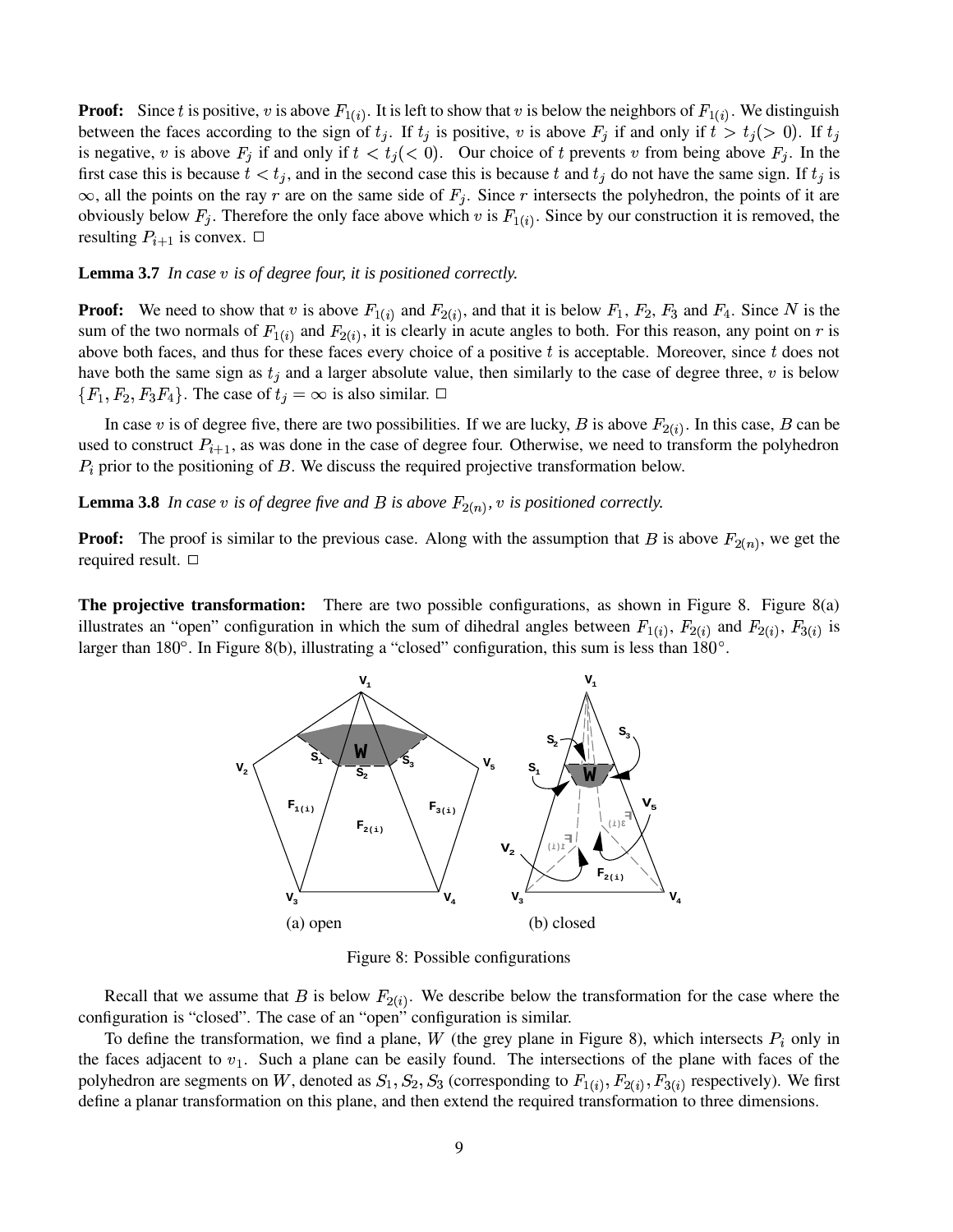After finding W, we apply an affine transformation  $Aff$  such that: (1)  $Aff$  transforms W to the plane  $Z = 0$ . (2)  $Aff$  transforms  $S_1$  to the Y axis, to part of the segment  $((0,0,0), (0,0))$ -------- - . . . - . . - . # \$ --------- $(1,0)$ 0). (3)  $Aff$  transforms  $S_3$  to the X axis, to part of the segment  $((0,0,0), (1,$ --------- - . . . - . - . # \$ . . . . . . . . ------- 0). (4)  $Aff$  transforms the intersection of the lines on which  $S_1, S_3$  reside (denoted as  $I_{S_1, S_3}$ ), to the origin. The situation on  $Aff(W)$  (i.e., on  $Z = 0$ ) is illustrated in Figure 9(a).



Figure 9: The projective transformation

To complete the definition of the affine transformation, it is left to specify the reciprocal image of the  $Z$  axis. To do it, we define a new plane, a *separating plane*, that  $(1)$  separates  $I_{S_1,S_3}$ , the intersection of the lines on which  $S_1$  and  $S_3$  reside, from the polyhedron and (2) is parallel to  $S_2$ . Such a plane can be easily found. Once it is found, we can define the reciprocal image of the  $Z$ -axis to be a line on the separating plane which is not on W. From now on, we assume that the affine transformation has already been applied.

Figure 9(c) illustrates the intuition behind the projective transformation we are seeking. It should "open" the faces  $F_{1(i)}$  and  $F_{3(i)}$ . And in two dimensions (on  $Z = 0$ ), it should "open" the segments  $Aff(S_1)$  and  $Aff(S_3)$ . In other words, the purpose of the projective transformation is to transform  $Aff(S_1)$  and  $Aff(S_3)$  such that the point of intersection of their lines is transformed to the other side of  $Aff(S_2)$  (and in three dimensions, to the other side of  $F_{2(i)}$ ). Our intention is to 'open" the configuration and to transform B to reside above  $F_{2(i)}$ .

In two dimensions, two planar transformations are defined as illustrated in Figure 9. The first is a planar projective transformation (Figure 9(b)), and the second is a planar reflection around the line  $x + y = 1$  (Figure 9(c)). The planar projective transformation is defined by  $T(V) = \frac{V(1-\theta)}{V+V}$ . . . . . . . . . The planar projective transformation is defined by  $T(V) = \frac{V(1-\theta)}{V_x + V_y - \delta}$  where V is a two–dimensional vector, and  $\delta$  is small enough to separate the origin from  $P_i \cap W$ . To illustrate that this transformation perfor opening, note that: (1) The line  $x + y = 1$  is unchanged by the transformation. (2) The segment  $((0, \delta), (0, 1))$  $-1$  ,  $-1$  $(1)$ is transformed to  $((0, \infty), (0, 1))$  . . . .  $-1$ ,  $-1$  $(1)$ ). (3) The open segment  $((\delta, 0),$  $\sim$  , , ,  $\sim$  , , , . . . . . . - - - - - - - 0) is transformed to  $((\infty,0),(1,0))$ . The  $-11 - 121$ . . . . .  $0)$ ). The extension to three dimensions is obtained by  $T(V) = \frac{V(1-\theta)}{V+V}$   $\frac{V(1-\delta)}{V(x+V_y-\delta)}$  where the equation  $x+y=\delta$  represents the separating plane.

#### **Lemma 3.9** The above projective transformation, T, transforms  $I_p$ , the point of intersection of the three planes *on* which the faces  $F_{1(i)}$ ,  $F_2$ ,  $F_{3(i)}$  res  $F_2, F_{3(i)}$  reside, and thus B, from one side of the plane of  $F_{2(i)}$  to the other side.

**Proof:** It can be easily shown that when  $T$  is applied to the convex polyhedron  $P_i$ , a convex polyhedron results, if the polyhedron resides on one side of the plane defined by the denominator of the projective transformation. This requirement is satisfied by our choice of the separating plane. The resulting polyhedron also has an isomorphic vertex graph, because the vertices of the transformed convex hull are images of the vertices of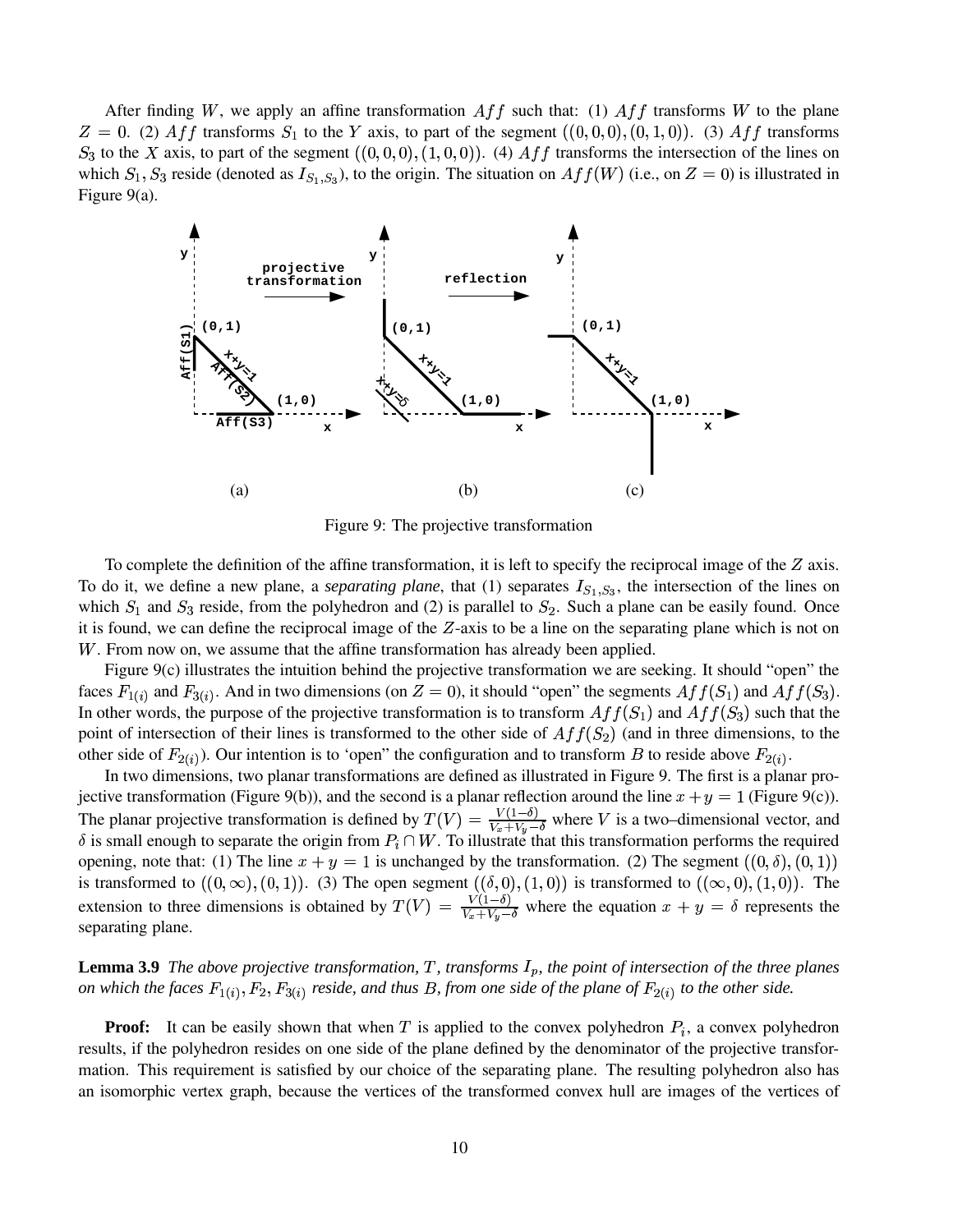the original convex hull. Moreover, the transformation T preserves both the boundary of  $P_i$  (which is is transformed to the boundary of  $T(P_i)$ ), and the intersection points between planes. It remains to be shown that this intersection,  $T(I_p)$ , resides above  $T(F_{2(i)})$ .

Let  $L_F$  be the line of intersection of the two faces  $F_{1(i)}$  and  $F_{3(i)}$ . The three points  $v_1, I_{S_1, S_3}$ , and  $I_p$  reside on this same line,  $L_F$ . Now we examine  $T(L_F)$  more closely. T is continuous on  $L_F$ , except for the intersection of  $L_F$  with the separating plane. This intersection is a single point, since the points on  $L_F$  were established to be on both sides of the separating plane —  $v_1$  on the same side as the polyhedron,  $I_{S_1,S_3}$  on the other side. Moreover,  $I_{S_1,S_3}$  and  $I_p$  reside on the same side of the separating plane (since we could choose W so that  $I_p$  is farther away from  $I_{S_1, S_3}$  on  $L_F$ ).

T is continuous on the whole side of the separating plane which contains  $I_{S_1,S_3}$  and  $I_p$ . We conclude that  $(v_1)$  cannot be between  $T(I_{S_1,S_3})$  and  $T(I_p)$ , since the segment between  $I_{S_1,S_3}$  and  $I_p$  is transformed continuously. Thus  $T(I_{S_1,S_3})$  and  $T(I_p)$  are on the same side of  $T(L_F)$  relative to  $T(v_1)$ .

 $I_{S_1, S_3}$  is transformed by T from one side to the other side of  $T(S_2)$ , and thus  $S_2$ ), and thus of  $T(F_{2(n)})$ , because the intersection of  $S_1$  and  $S_3$  before the projective transformation is at the origin, and after applying T at  $(1,1,0)$ .  $\sim$  ,  $\sim$  . The set of  $\sim$  . Since  $I_p$  and  $I_{S_1,S_3}$  were transformed to the same side of  $T(L_F)$  relative to  $T(v_1)$ , they were also transformed to the same side of  $T(F_{2(n)})$ , thus correcting the position of  $I_p$ .

**Theorem 3.10** Given a convex polyhedron  $P_i$ , after re-attaching v as described above, the resulting polyhedron  $P_{i+1}$  is convex.

**Proof:** By our construction, there are three possible cases:  $v$  of degree three, four, or five. If  $v$  is of degree three, by Lemma 3.6, the resulting polyhedron is convex. If  $v$  is of degree four, by Lemma 3.7, the resulting polyhedron is convex. If v is of degree five, there are two cases. If B is above  $F_{2(n)}$ , by Lemma 3.8, the resulting polyhedron is convex. Otherwise, we apply the projective transformation as defined above. By Lemma 3.9, after applying this transformation, the case is reduced to the previous case, and thus a convex polyhedron can be constructed.  $\Box$ 

**Theorem 3.11** The realization algorithm described above runs in  $O(N^2)$  time, where N is the number of vertices *in the polyhedron.*

### **4 Merging Vertex Neighborhood Graphs**

Given two convex polyhedra  $P_{|P|}$  and  $Q_{|Q|}$ , our goal is to construct two convex polyhedra P and Q, such that: (1) The vertex–neighborhood graphs of P and Q are isomorphic to each other. (2) P is a refinement of  $P_{|P|}$ . (3) Q is a refinement of  $Q_{|Q|}$ . The algorithm works as follows.

- 1. **Initialize**  $P$  and  $Q$ :
	- Let  $P \leftarrow P_{|P|}$  and  $Q \leftarrow Q_{|Q|}$ .
	- Move the centers of mass of  $P$  and  $Q$  into the origin.
- 2. **Update the vertex set of :**

For each vertex  $v$  of  $Q$ 

- Shoot a ray from the origin through  $v$ .
- If the ray does not intersect  $P$  in a vertex, add the intersection to the vertex set of  $P$ .
- 3. **Create the edge set of and update its vertex set:** For each edge  $e$  of  $Q$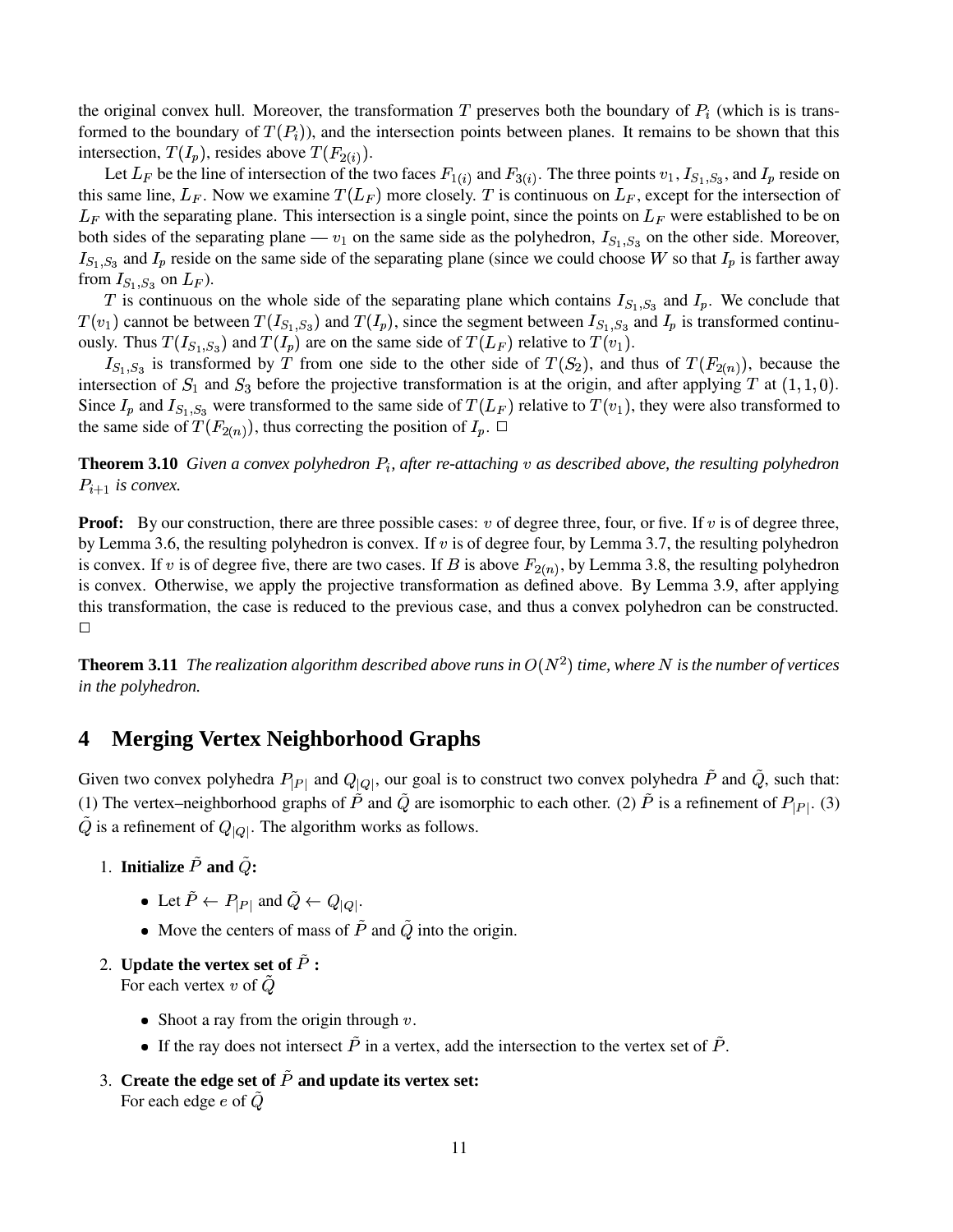- Create the plane  $Pl$  that passes through  $e$  and through the origin  $O$ .
- The intersection of  $Pl$  and  $P$  is a two–dimensional convex polygon. Sort the vertices according to their order in the polygon.
- The polygon consists of two polygonal arcs between the vertices that correspond to the endpoints of e. Represent the edge  $e$  in  $P$  by the shorter arc.
- Traverse the polygonal arc, adding its vertices and its edges to the sets of vertices and edges of  $P$ respectively.
- Replace every edge of  $P$  which is split this way by its parts.
- 4. **Create the face set of** (given the vertices and the edges found above).

#### 5. **Update** the vertex set of  $\tilde{Q}$ :

For each vertex  $w$  of  $P$ :

- Shoot a ray from the origin through  $w$ .
- If the ray does not intersect  $Q$  in a vertex, add the intersection to the vertex set of  $Q$ .
- 6. **Create** the edge set of  $\tilde{Q}$ : For each edge  $e$  of  $\overline{P}$ 
	- Create an edge between the two vertices in  $Q$ , which correspond to the vertices of  $e$ .
- 7. **Create the face set of .**
- 8. **Determine the location of the vertices of one polyhedron on the surface of the other:** This mapping is done using barycentric coordinates.

### **5 Implementation and Results**

The algorithm is implemented in C and runs on SGI workstations. Though the complexity of the realization process is  $O(N^2)$ , without the projective transformation, the complexity is  $O(N)$ . The projective transformation is seldom necessary. As a result, the algorithm is very efficient and it runs very fast.

Figures 10 – 11 show a couple of results of the realization algorithm. In Figure 10 an epcot and its realized epcot are being presented. In Figure 11 a deformed cube and its realized polyhedron is shown. The cube was created by "pushing" one face inside, so that it is  $\epsilon$ -away from its opposite face. This face cannot remain planar, so we allow it to "bend", and we re-triangulate the resulting polyhedron. The deformed-cube example, though small in size, illustrates our realization algorithm very well. The cube does not belong to any of the classes supported by previous algorithms. It is non-convex, not star-shaped, not an object of revolution, and not an extruded object.

Figure 12 illustrates the results of the merge algorithm. In Figure 12(a) the vertex–neighborhood graphs of a house and an icosahedron are merged on the surface of the icosahedron. In Figure 12(b) two deformed cubes are merged on the surface of one of them. The pair of cubes have opposite faces pushed in.

Figures 13–17 present a few of morph sequences created by utilizing the realization algorithm. Figures 13–14 show the transformation between a pair of deformed cubes with opposite faces pushed in. During interpolation, the deformed face is pushed out, while the opposite one is pushed in. We use both wire–frame and faceted shading in order to illustrate the above process. Figures 15 – 16 transform a house into an icosahedron. While Figure 15 displays a few snapshots from the morph sequence in a smooth shading, Figure 16 shows some snapshots in a faceted shading. Note how the stairs and the roof disappear in the icosahedron's surface. Finally, Figure 17 transforms the house into a bottle. None of the objects is star-shaped.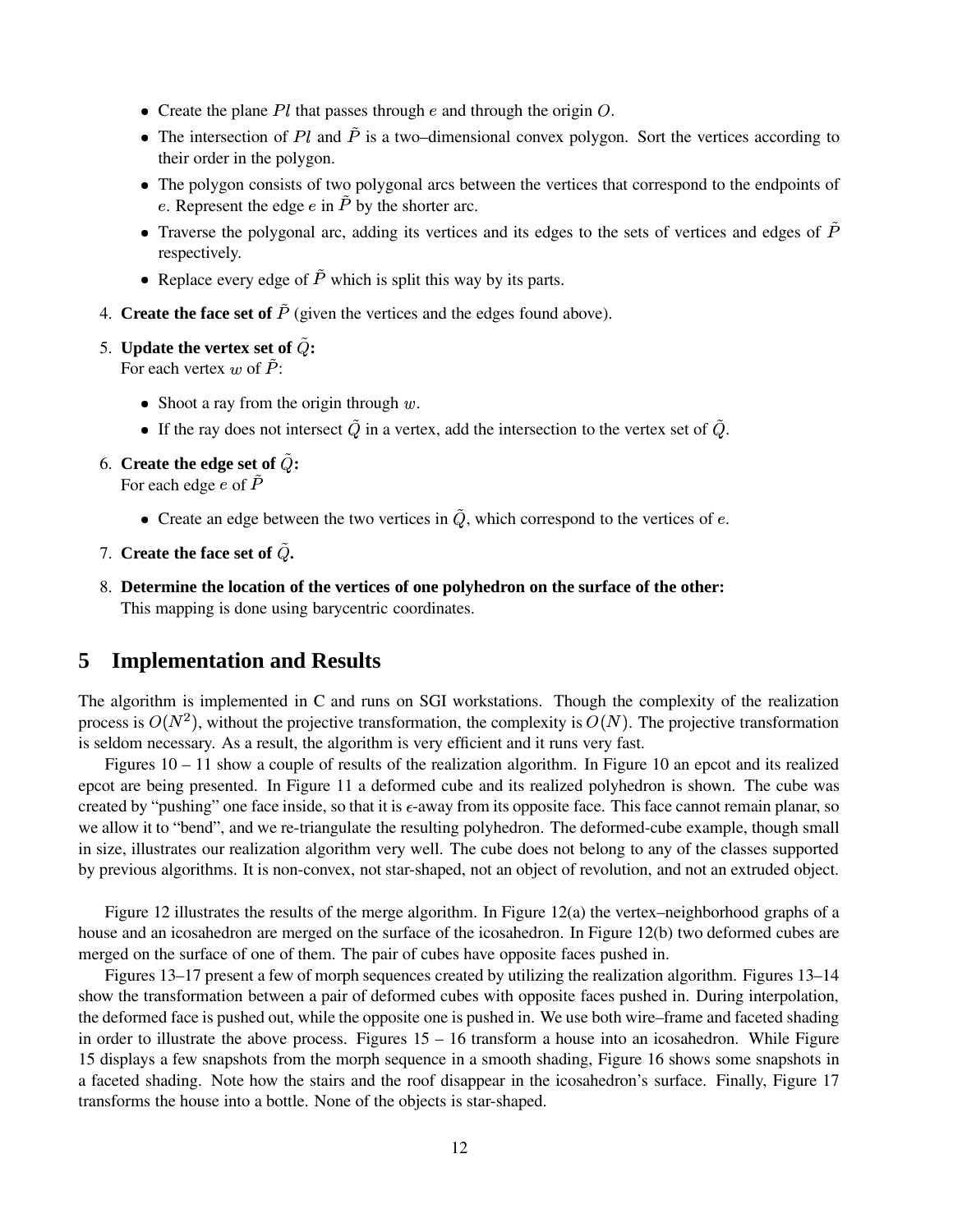





Figure 11: Realization of a deformed cube

### **6 Conclusion**

This paper presents a new algorithm for realizing a three–dimensional zero–genus polyhedron. Our algorithm is general, efficient, and easy to implement. We demonstrated how the algorithm can be used for finding a correspondence between two three–dimensional polyhedra for metamorphosis.

There are a few directions for future research. One interesting direction engages human intervention. The current algorithm involves almost no user control. While an automatic technique is desirable in many applications, at certain times, it is beneficial to provide finer controls. Second, an intriguing problem is to find an algorithm for"inflating" non zero–genus polyhedra. Finally, a challenging problem is to find a morph algorithm between polyhedra that can guarantee that self–intersection does not occur during interpolation.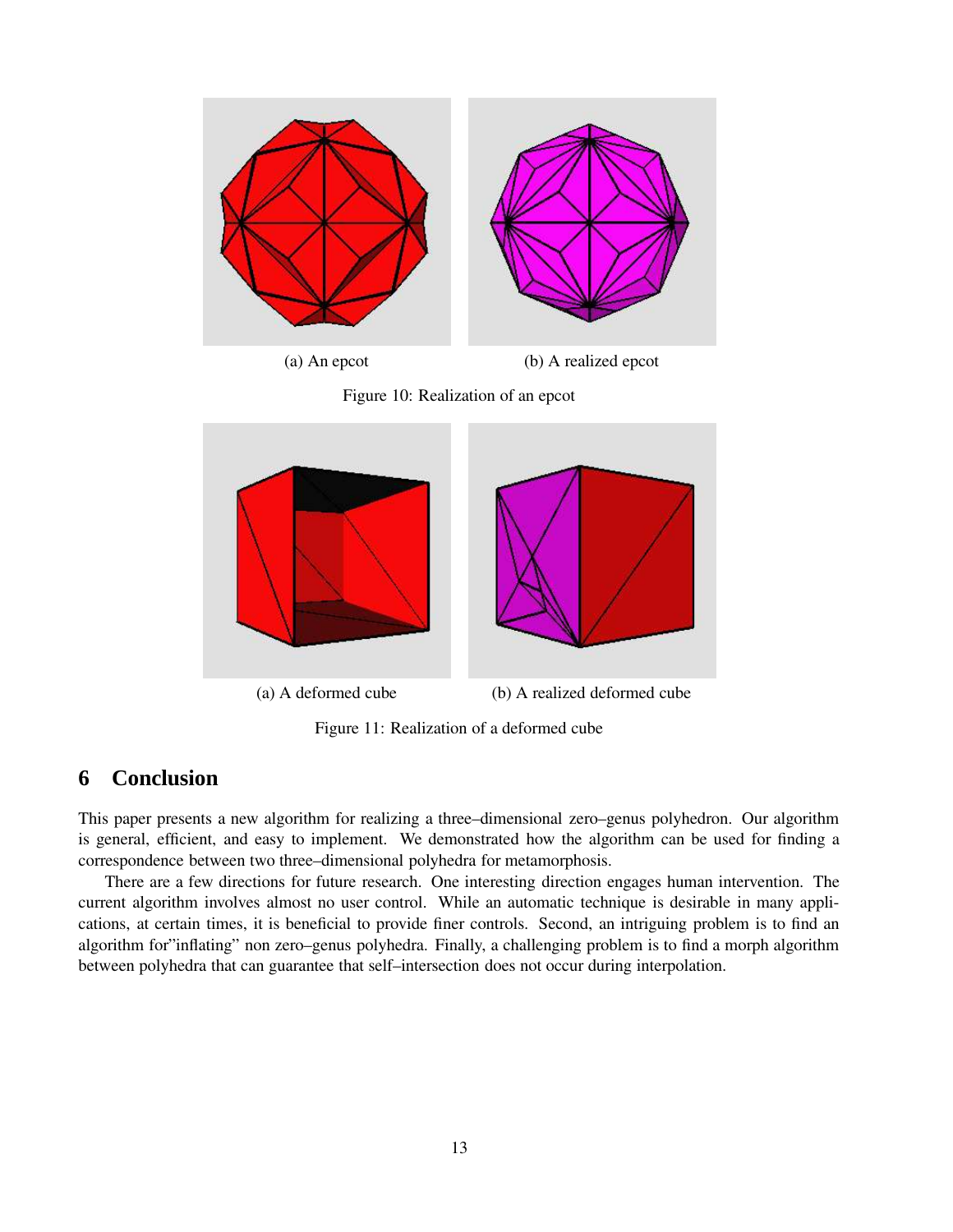

(a) A house and an icosahedron (b) Two deformed cubes





Figure 13: Shape transformation between the deformed cubes – wire–frame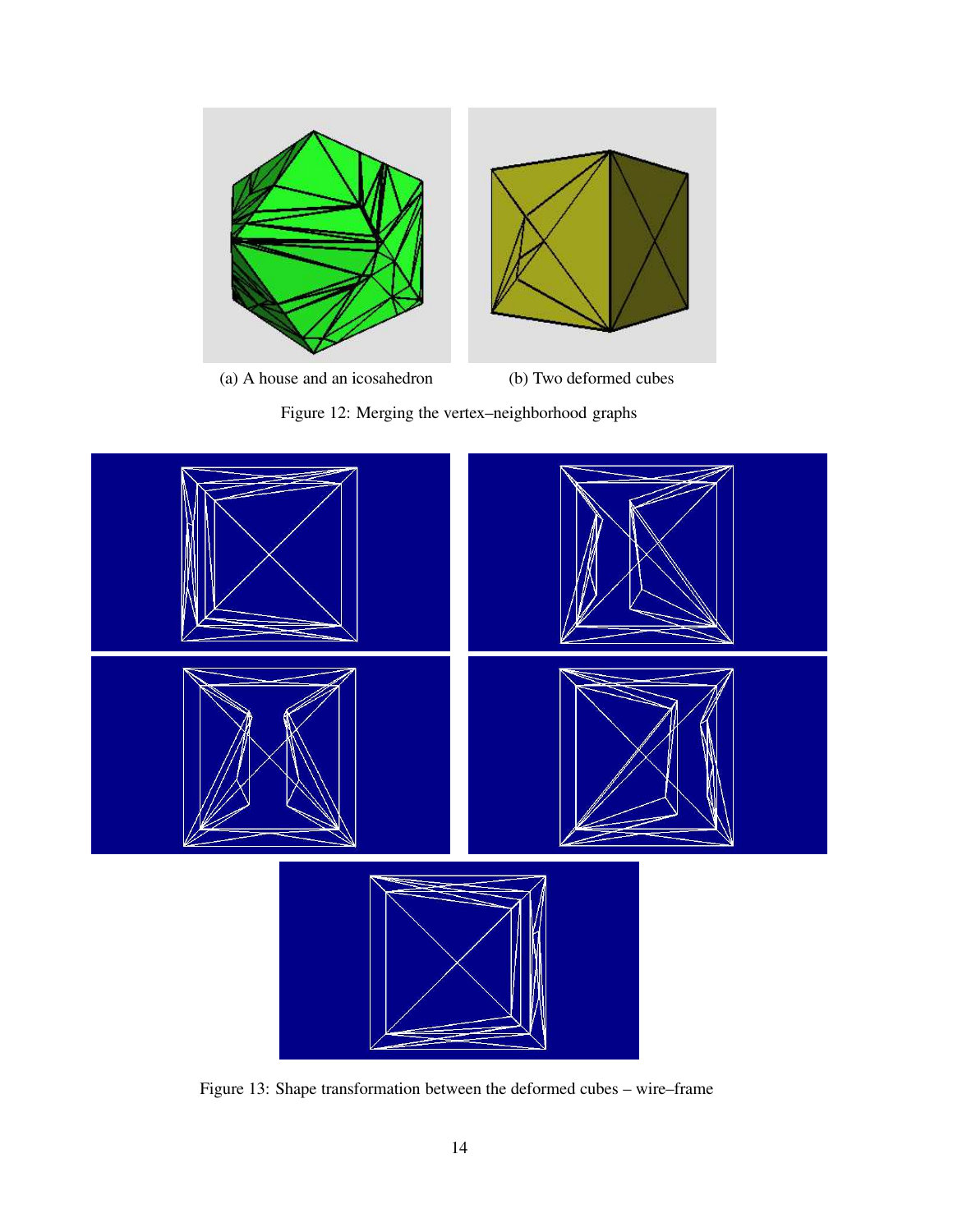

Figure 14: Shape transformation between the deformed cubes – faceted shading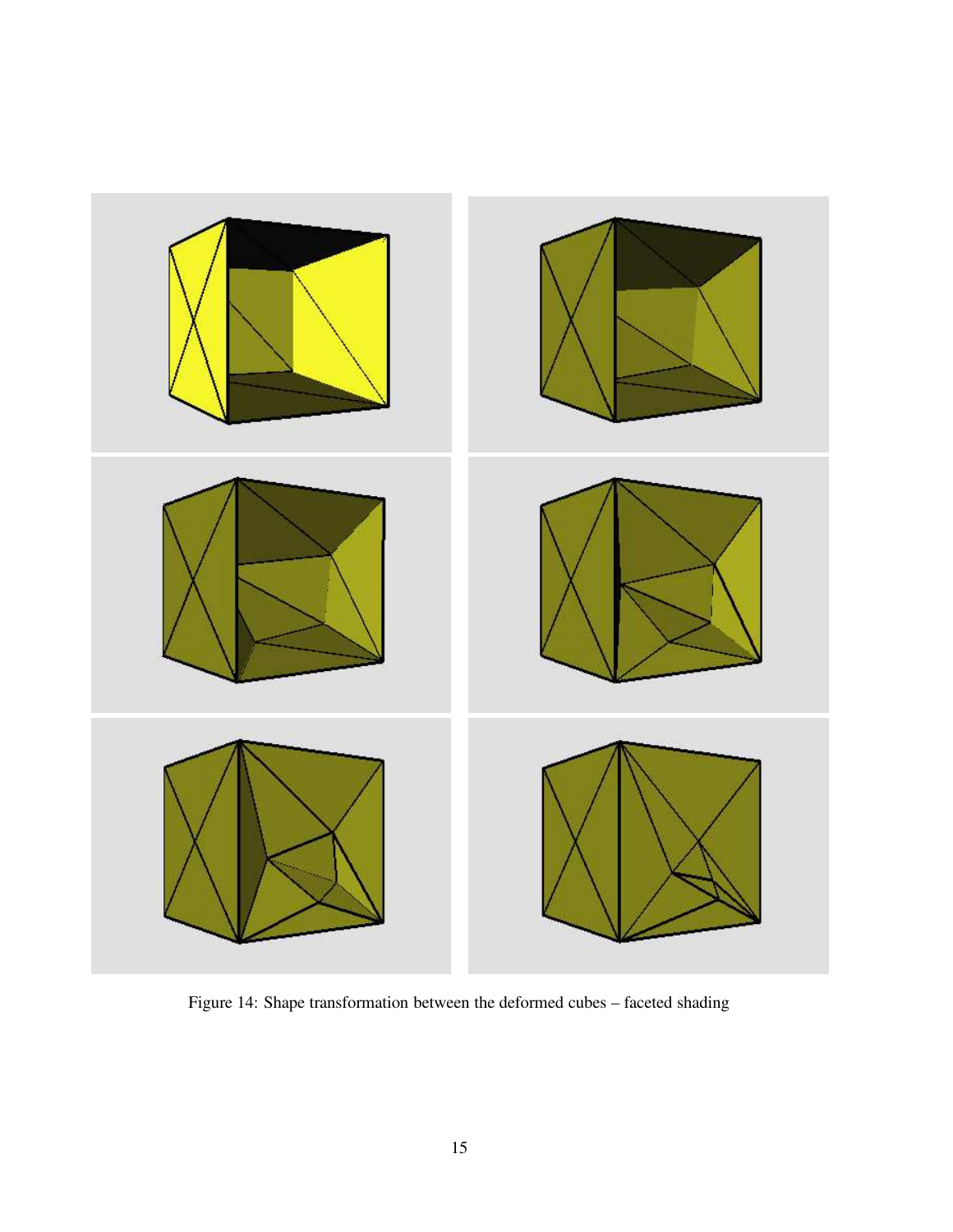

Figure 15: Shape transformation between a house and an icosahedron - smooth shading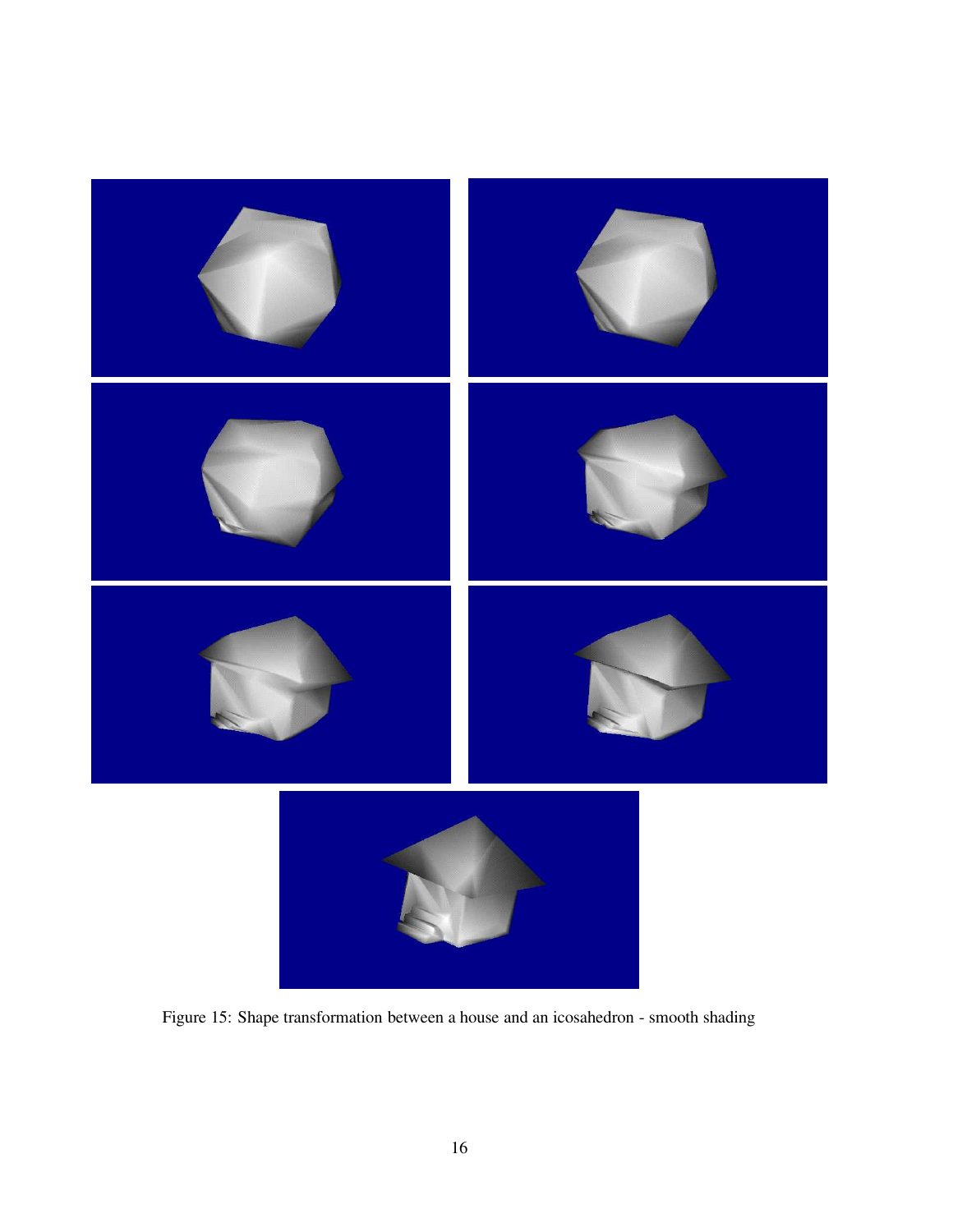

Figure 16: Shape transformation between a house and an icosahedron – faceted shading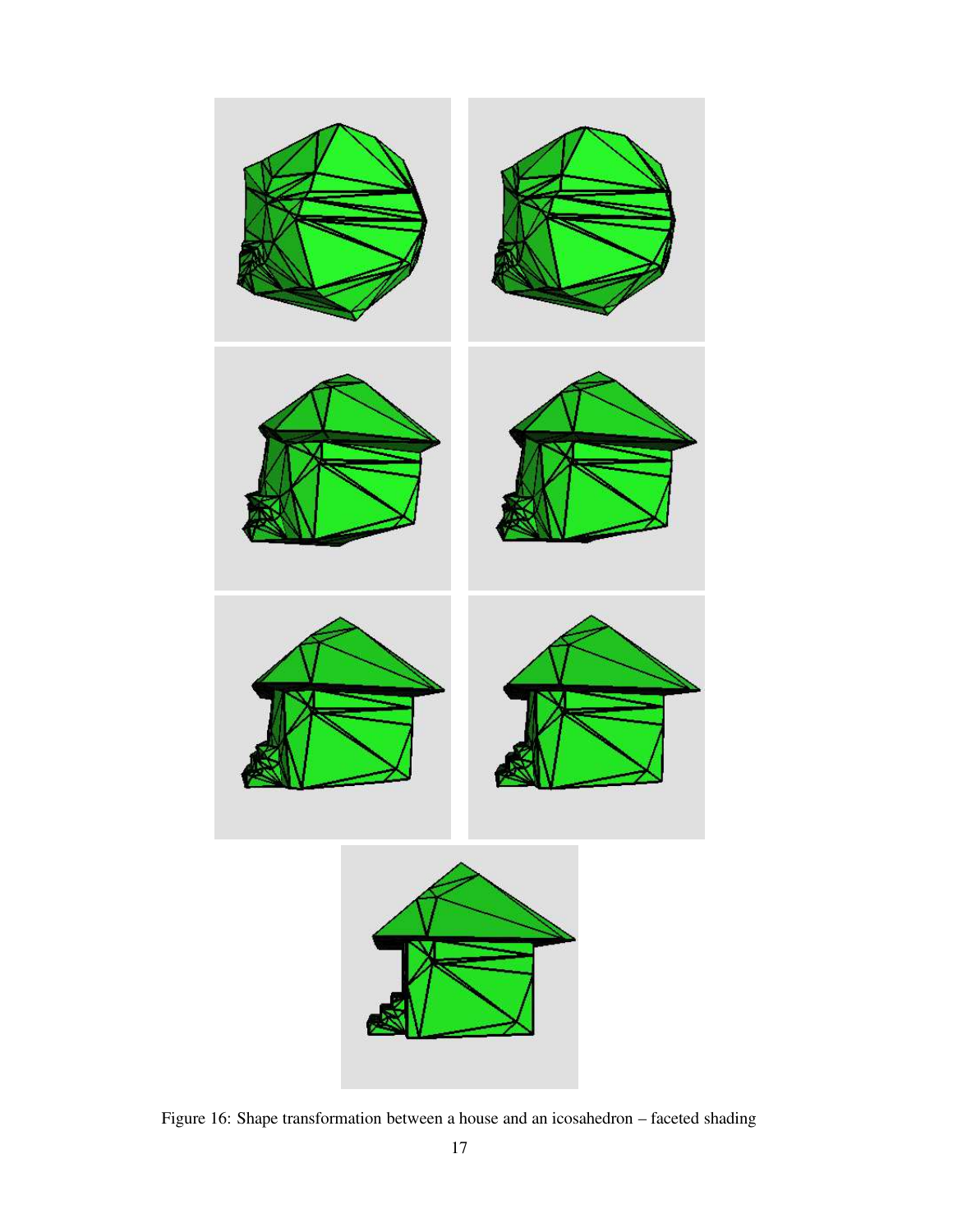

Figure 17: Shape transformation between a house and a bottle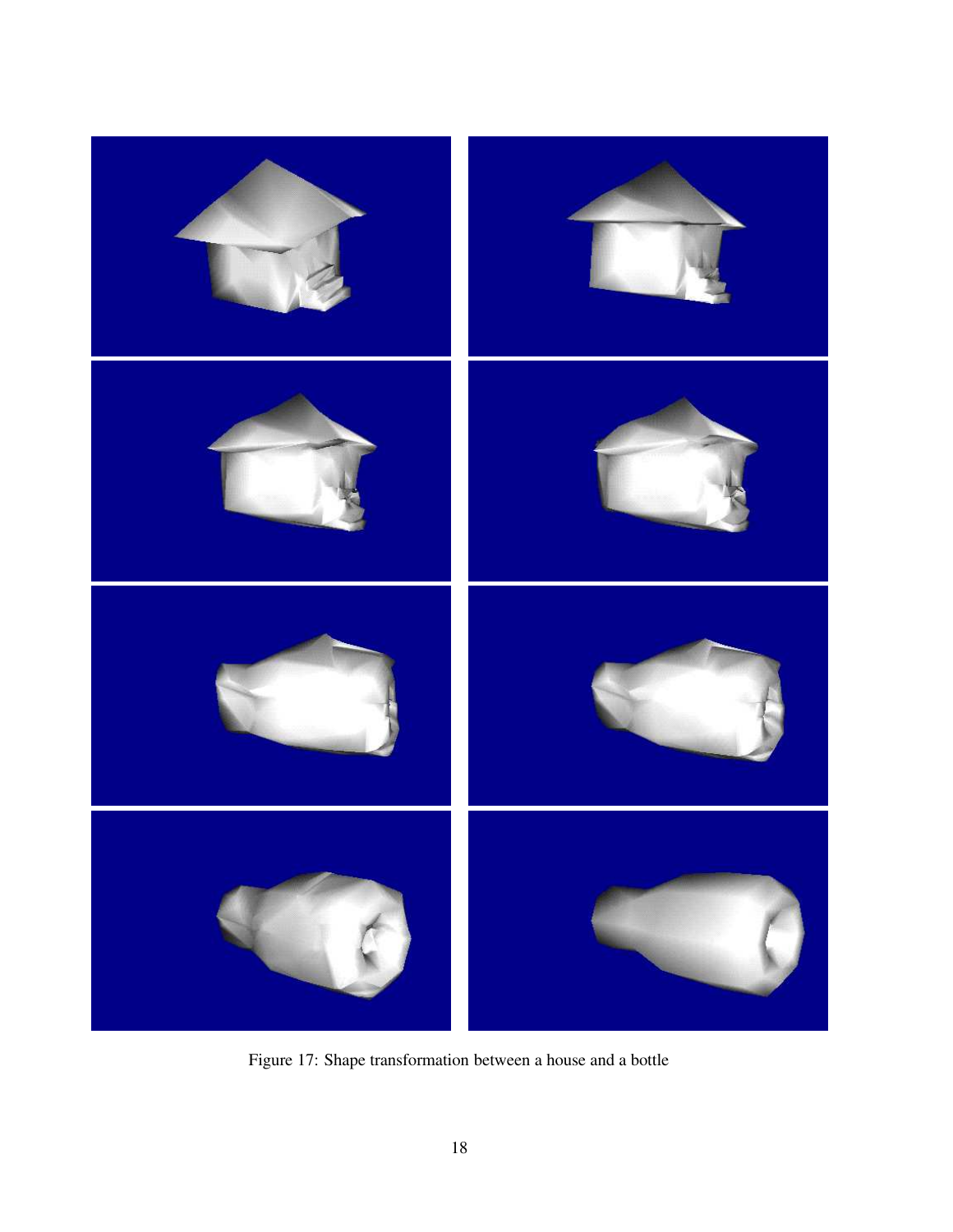## **References**

- [1] B. Aronov, R. Seidel, D. Souvaine. On compatible triangulations of simple polygons. *Computational Geometry: Theory and Applications* 3, 1993, pages 27–35.
- [2] T. Beier and S. Neely. Feature–based image metamorphosis. In *Proceedings of SIGGRAPH '92*, volume 26(2), pages 35–42. June 1992.
- [3] E. Bethel and S. Uselton. Shape distortion in computer–assisted keyframe animation. In State of the Art in Computer Animation N. Magnenat-Thalmann and D. Thalmann, Eds., Springer-Verlag, NY, 1989, pages 215–224.
- [4] E. Carmel and D. Cohen-Or. Warp–guided object–space morphing. *The Visual Computer,* 13:(9+10), pages 465–478, 1997.
- [5] E. Chen and R. Parent. Shape averaging and its applications to industrial design. *IEEE Computer Graphics and Applications*, 9(1):47–54, January 1989.
- [6] D. Cohen-Or, D. Levin and A. Solomovici. Contour blending using warp–guided distance field interpolation. In *Proceedings of Visualization '96*, pages 165–172, October 1996.
- [7] D. Cohen-Or, D. Levin and A. Solomovici. Three dimensional distance field metamorphosis. In *ACM TOG*, April 1998.
- [8] D. Dobkin and D. Kirkpatrick. A linear algorithm for determining the separation of convex polyhedra. *J. of Algorithms*, 6, pages 381–392, 1985.
- [9] D. Dobkin and D. Kirkpatrick. Determining the separation of preprocessed polyhedra a unified approach. *ICALP*, pages 400–413, 1990.
- [10] E. Goldstein and C. Gotsman. Polygon morphing using a multiresolution representation. *Graphic Interface '95*, 247–254, 1995.
- [11] B. Grunbaum. Convex Polytopes. *Interscience Publishers*, 1967.
- [12] L. Guibas and J. Hershberger. Morphing simple polygons. *Proc. 10th Annu. ACM Sympos. Comput. Geom.*, 267–276, 1994.
- [13] T. He, S. Wang, A. Kaufman. Wavelet–based volume morphing. Proceedings of Visualization '94, R. D. Bergeron, A. E. Kaufman, Eds. October 1994, pages 85 – 91.
- [14] T. Hong, N. Magnenat-Thalmann, and D. Thalmann. A general algorithm for 3–D shape interpolation in a face-based representation. In *Proceedings of Graphics Interface '88*, June 1988, pages 229–235.
- [15] J.F. Hughes. Scheduled Fourier volume morphing. *Computer Graphics*, 26(2):43–46, July 1992.
- [16] T. Kanai, H. Suzuki and F. Kimura. 3D geometric metamorphosis based on harmonic maps. *Proceedings of Pacific Graphics '97*, 97–104, October 1997.
- [17] A. Kaul and J. Rossignac. Solid–interpolation deformations: Construction and animation of pips. In *Proceedings of EUROGRAPHICS'91*, pages 493–505, September 1991.
- [18] J.R. Kent, R.E. Parent, and W.E. Carlson. Establishing correspondences by topological merging: A new approach to 3D shape transformation. In *Proceedings of Graphics Interface 91*, July 1991, pages 271 – 278.